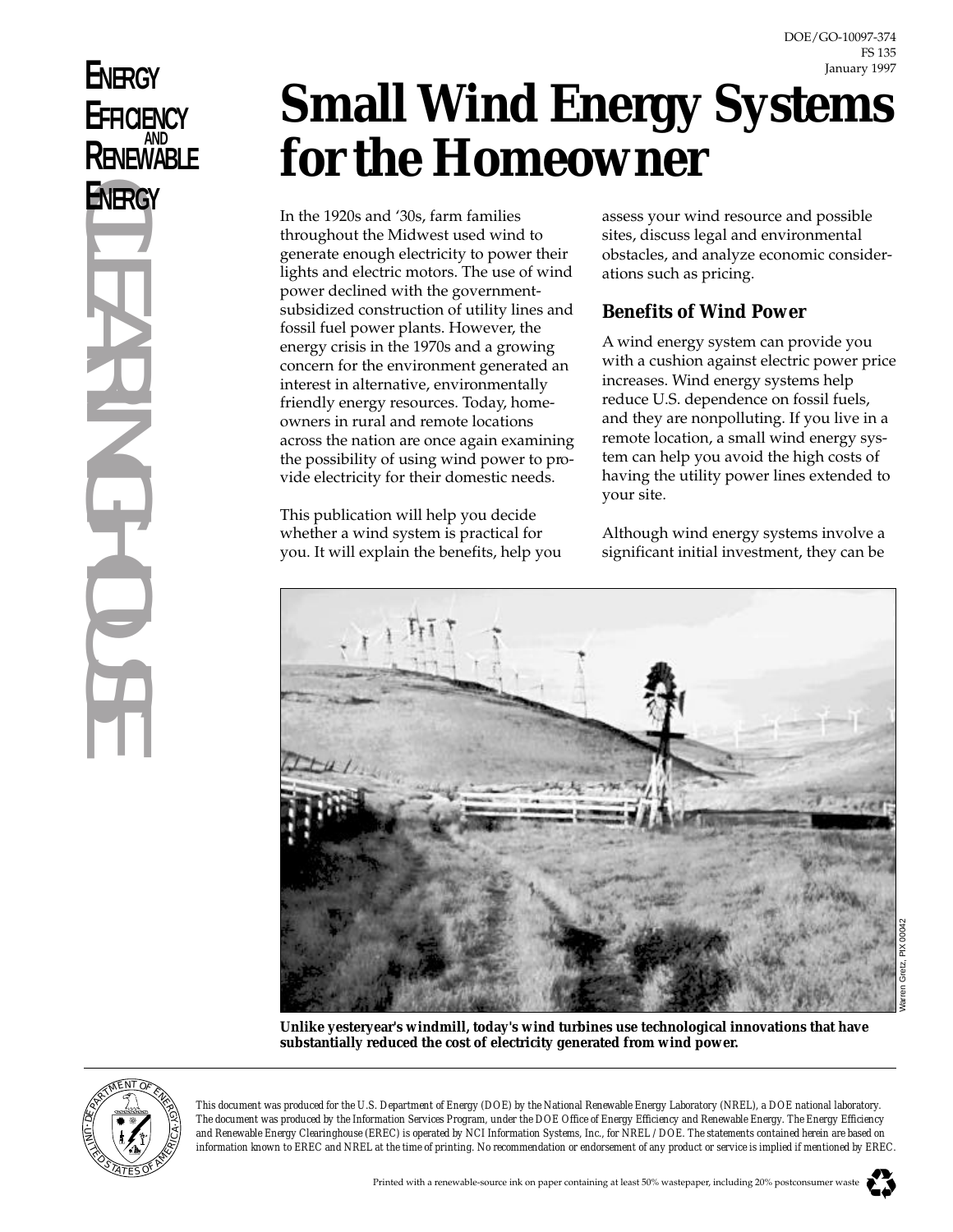competitive with conventional energy sources when you account for a lifetime of reduced or altogether avoided utility costs. The length of the payback period the time before the savings resulting from your system equal the cost of the system itself—depends on the system you choose, the wind resource on your site, electricity costs in your area, and how you use your wind system.

# **Is Wind Power Practical for You?**

Small wind energy systems can be used in connection with an electricity transmission and distribution system (called *gridconnected* systems), or in *stand-alone* applications that are not connected to the utility grid. A grid-connected wind turbine can reduce your consumption of utility-supplied electricity for lighting, appliances, and electric heat. If the turbine cannot deliver the amount of energy you need, the utility makes up the difference. When the wind system produces more electricity than the household requires, the excess can be sold to the utility. With the interconnections available today, switching takes place automatically. Stand-alone wind energy systems can be appropriate for homes, farms, or even entire communities (a co-housing project, for example) that are far from the nearest utility lines. Either type of system can be practical if the following conditions exist.

## *Conditions for Stand-Alone Systems*

- You live in an area with average annual wind speeds of *at least* 9 miles per hour (4.0 meters per second).
- A grid connection is not available or can only be made through an expensive extension. The cost of running a power line to a remote site to connect with the utility grid can be prohibitive, ranging from \$15,000 to more than \$50,000 per mile, depending on terrain.
- You have an interest in gaining energy independence from the utility.
- You would like to reduce the environmental impact of electricity production.
- You acknowledge the intermittent nature of wind power and have a strategy for using intermittent resources to meet your power needs.

# *Conditions for Grid-Connected Systems*

- You live in an area with average annual wind speeds of *at least* 10 miles per hour (4.5 meters per second).
- Utility-supplied electricity is expensive in your area (about 10 to 15 cents per kilowatt hour).
- The utility's requirements for connecting your system to its grid are not prohibitively expensive.
- Local building codes or covenants allow you to legally erect a wind turbine on your property.
- You are comfortable with long-term investments.

# **Is Your Site Right?**

The U.S. Department of Energy (DOE) has compiled wind resource maps that are available from the American Wind Energy Association and the National Technical Information Service (see *Source List*). The DOE maps are good sources for regional information and can show whether wind speeds in your area are generally strong enough to justify investing in a wind system.

Wind-turbine manufacturers can use computer models to predict their machines' performance at a specific location. They can also help you size a system based on your electricity needs and the specifics of local wind patterns. However, you will need site-specific data to determine the wind resource of your exact location. If you do not have on-site data and want to obtain a clearer, more predictable picture of your wind resource, you may wish to measure wind speeds at your site for a year. You can do this with a recording anemometer, which generally costs \$500 to \$1500. The most accurate readings are taken at "hub height" (i.e., the elevation at the top of the tower where you will install the wind turbine—see the section on "Wind System Basics" that follows). This requires placing the anemometer high enough to avoid turbulence created by trees, buildings, and other obstructions. The standard wind sensor height used to obtain data for the DOE maps is 33 feet (10 meters).

*Wind turbines for domestic or rural applications range in size from a few watts to thousands of watts and can be applied economically for a variety of power demands.*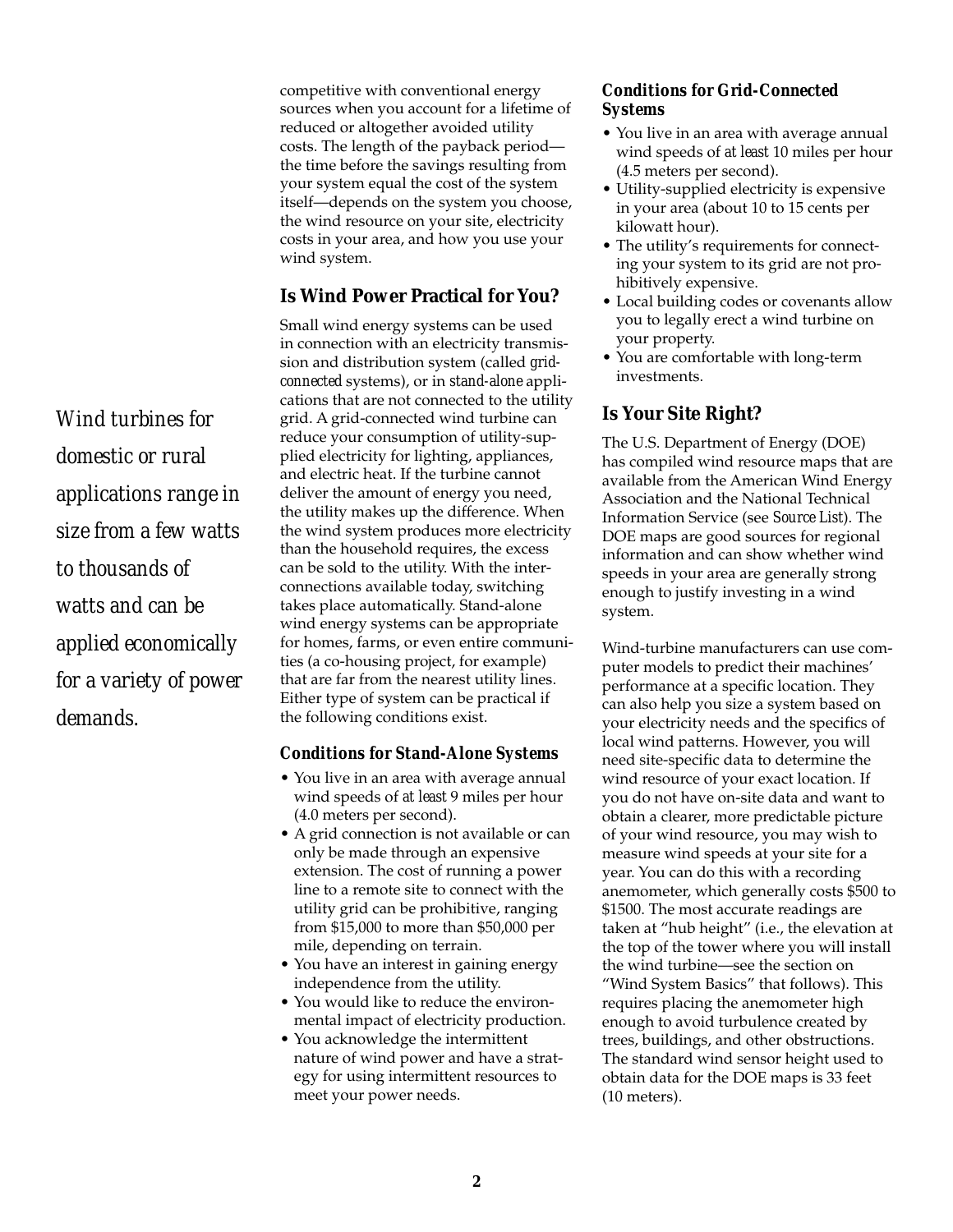*In favorable locations, a wind turbine can reduce your consumption of utility-supplied electricity.*



**This map gives general information on the average wind resources available across the country. Of course, the actual wind resource on your site will vary depending on such factors as typography and structure interference.**

You can have varied wind resources within the same property. If you live in complex terrain, take care in selecting the installation site. If you site your wind turbine on the top or on the windy side of a hill, for example, you will have more access to prevailing winds than in a gully or on the leeward (sheltered) side of a hill on the same property. Consider existing obstacles and plan for future obstructions, including trees and buildings, which could block the wind. Also realize that the power available in the wind increases proportionally to its speed (velocity) cubed  $(v^3)$ . This means that the amount of power you get from your generator goes up exponentially as the wind speed increases. For example, if your site has an annual average wind speed of about 12.6 miles per hour (5.6 meters per second), it has twice the energy available as a site with a 10 mile per hour (4.5 meter per second) average.

# **Additional Considerations**

In addition to the factors listed previously, you should also:

- research potential legal and environmental obstacles,
- obtain cost and performance information from manufacturers,
- perform a complete economic analysis that accounts for a multitude of factors (see the case study),
- understand the basics of a small wind system, and
- review possibilities for combining your system with other energy sources, backups, and energy efficiency improvements.

You should establish an energy budget to help define the size of turbine that will be needed. Since energy efficiency is usually less expensive than energy production, making your house more energy efficient first will likely result in being able to spend less money since you may need a smaller wind turbine to meet your needs.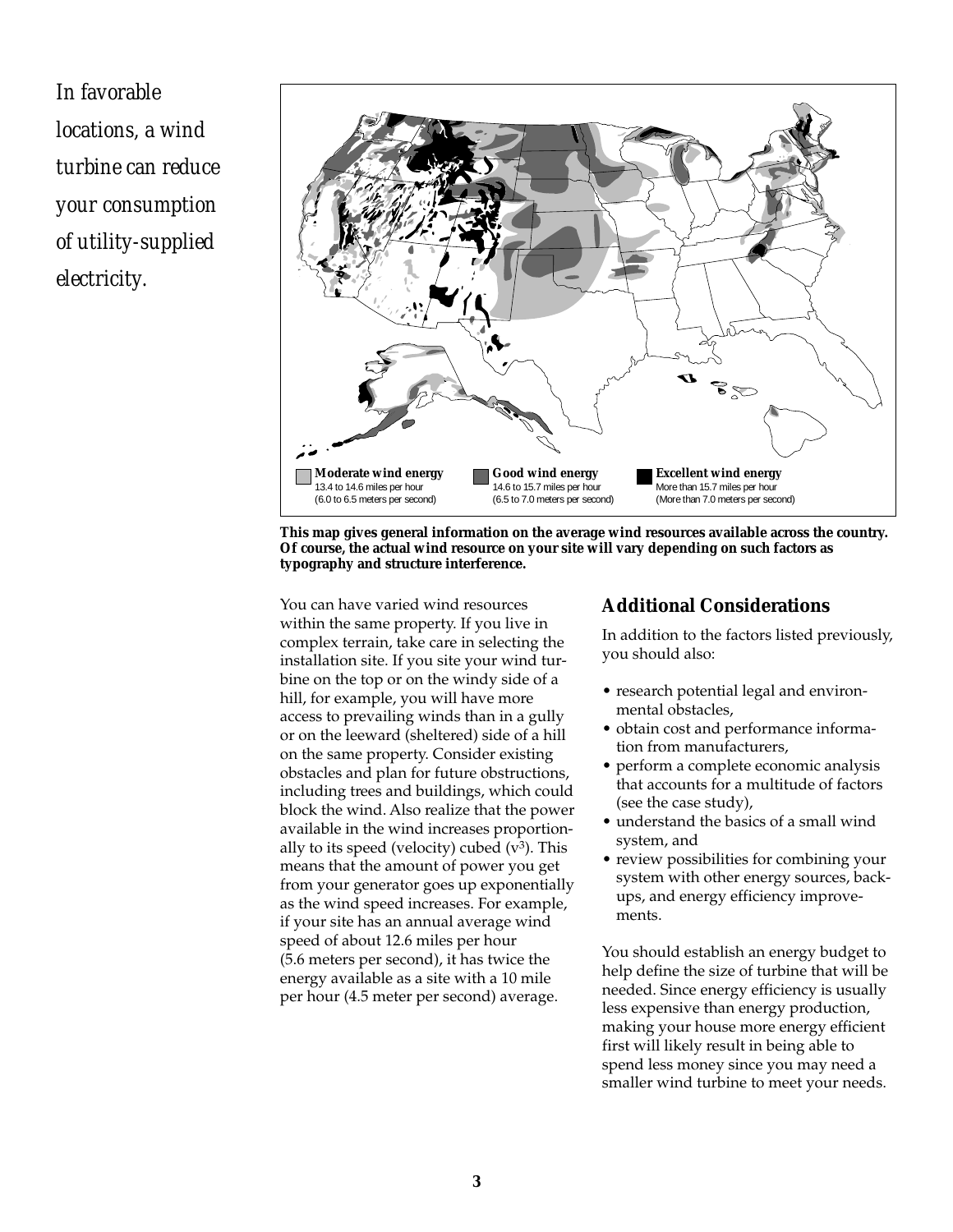# *Potential Legal and Environmental Obstacles*

Before you invest any time and money, research potential legal and environmental obstacles to installing a wind system. Some jurisdictions, for example, restrict the height of the structures permitted in residentially zoned areas, although variances are often obtainable (see "Wind System Basics," which follows). Your neighbors might object to a wind machine that blocks their view, or they might be concerned about noise. Consider obstacles that might block the wind in the future (large planned developments or saplings, for example). If you plan to connect the wind generator to your local utility company's grid, find out its requirements for interconnections and buying electricity from small independent power producers.

## *Pricing a System*

When you are confident that you can install a wind machine legally and without alienating your neighbors, you can begin pricing systems and components.

Approach buying a wind system as you would any major purchase. Obtain and review the product literature from several manufacturers. Lists of manufacturers are available from the American Wind Energy Association (AWEA, see *Source List*); however, not all small turbine manufacturers are members of AWEA. Manufacturer information can also be found at times in the periodicals listed in the *Reading List.* Once you have narrowed the field, research a few companies to be sure they are recognized wind energy businesses and that parts and service will be available when you need them. Also, find out how long the warranty lasts and what it includes.

Ask for references of customers with installations similar to the one you are considering. Ask system owners about performance, reliability, and maintenance and repair requirements, and whether the system is meeting their expectations.

# *The Economics of Wind Power for Home Use*

A residential wind energy system can be a good long-term investment. However, because circumstances such as electricity rates and interest rates vary, you need to decide whether purchasing a wind system is a smart financial move for you. The case study that follows illustrates the many factors and calculations you will need to consider. Be sure you or your financial adviser conduct a thorough analysis before you buy a wind energy system.

Grid-connected-system owners may be eligible to receive a small tax credit for the electricity they sell back to the utility. For 1996, it was 1.6 cents per kilowatt hour. The National Energy Policy Act of 1992 and the 1978 Public Utilities Regulatory Policy Act (PURPA) are two programs that apply to small independent power producers. PURPA also requires that the utility sell you power when you need it. Be sure you check with your local utility or state energy office before you assume any buy-back rate. Some Midwestern rates are very low (less than \$.02/kWh), but some states have state-supported buy-back rates that encourage renewable energy generation. In addition, some states have "net billing," where utilities purchase excess electricity for the same rate at which they sell it. (The Energy Efficiency and Renewable Energy Clearinghouse—see *Source List*—has more information on net billing.)

Also, some states offer tax credits and some utilities offer rebates or other incentives that can offset the cost of purchasing and installing wind systems. Check with your state's department of revenue, your local utility, public utility commission, or your local energy office for information.

# *Wind System Basics*

All wind systems consist of a wind turbine, a tower, wiring, and the "balance of system" components: controllers, inverters, and/or batteries.

# **Wind Turbines**

Home wind turbines consist of a *rotor,* a *generator* mounted on a frame, and (usually) a *tail.* Through the spinning blades, the rotor captures the kinetic energy of the

*Wind is derived from solar energy. When the sun heats the earth's surface unevenly, it creates differences in air temperature and atmospheric pressure, which causes wind.*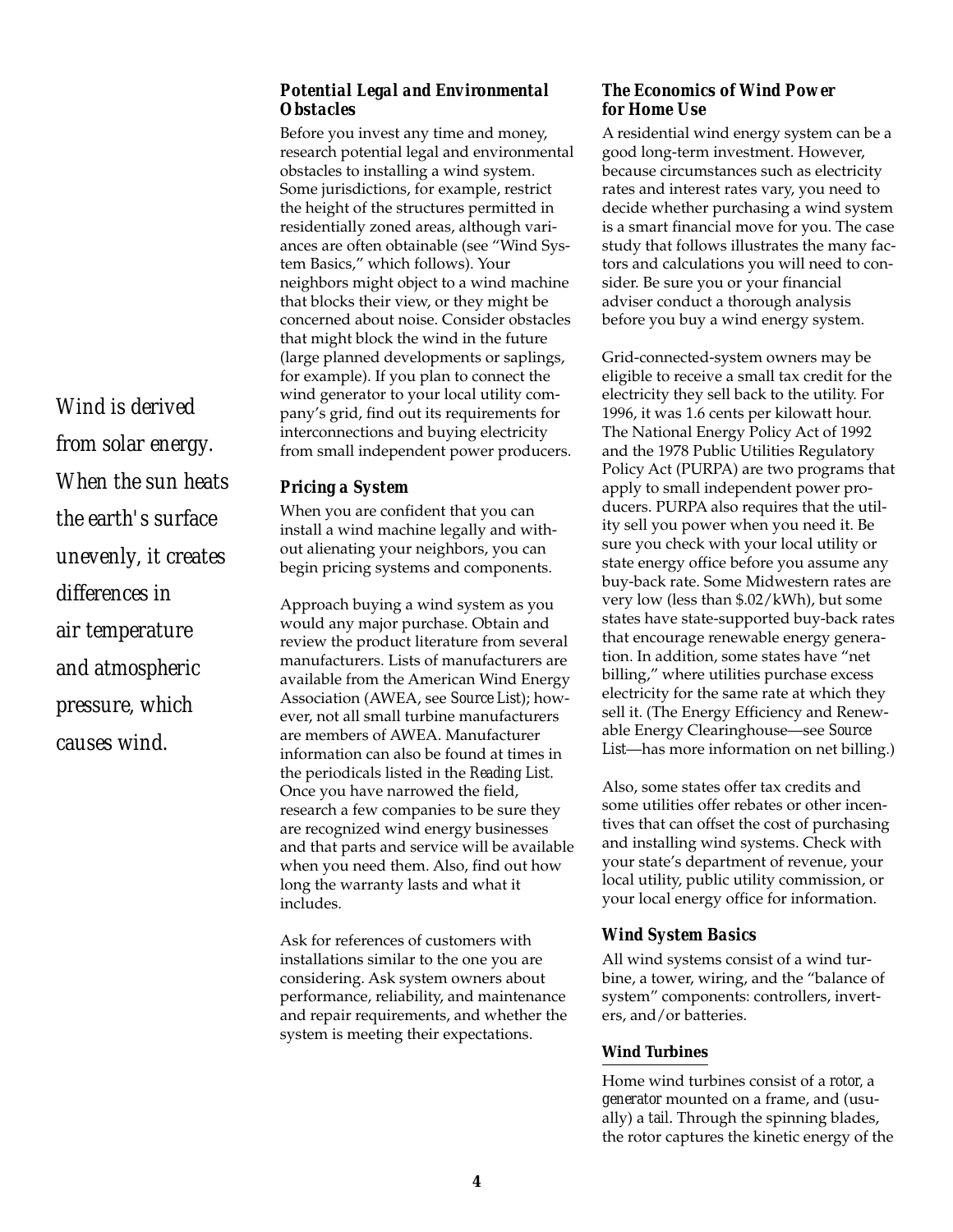*The highest average wind speeds in the United States are generally found along sea coasts, on ridge lines, and on the Great Plains, but many areas have wind resources strong enough to power a wind generator economically.*

wind and converts it into rotary motion to drive the generator. Rotors can have two or three blades, with three being more common. The best indication of how much energy a turbine will produce is the diameter of the rotor, which determines its "swept area," or the quantity of wind intercepted by the turbine. The frame is the strong central axis bar onto which the rotor, generator, and tail are attached. The tail keeps the turbine facing into the wind.

A 1.5-kilowatt (kW) wind turbine will meet the needs of a home requiring 300 kilowatt-hours (kWh) per month, for a location with a 14-mile-per-hour (6.26-meters-per-second) annual average wind speed. The manufacturer will provide you with the expected annual energy output of the turbine as a function of annual average wind speed. The manufacturer will also provide information on the maximum wind speed in which the turbine is designed to operate safely. Most turbines have automatic speed-governing systems to keep the rotor from spinning out of control in very high winds. This information, along with your local wind speed distribution and your energy budget, is sufficient to allow you to specify turbine size.

### **Towers**

To paraphrase a noted author on wind energy, "the good winds are up high." Because wind speeds increase with height



**ground for maintenance or during very high winds.** 

in flat terrain, the turbine is mounted on a tower. Generally speaking, the higher the tower, the more power the wind system can produce. The tower also raises the turbine above the air turbulence that can exist close to the ground. A general rule of thumb is to install a wind turbine on a tower with

the bottom of the rotor blades at least 30 feet (9 meters) above any obstacle that is within 300 feet (90 meters) of the tower.

Experiments have shown that relatively small investments in increased tower height can yield very high rates of return in power production. For instance, to raise a 10-kW generator from a 60-foot tower height to a 100-foot tower involves a 10% increase in overall system cost, but it can produce 25% more power.

There are two basic types of towers: *selfsupporting* (free standing) and *guyed.* Most home wind power systems use a guyed tower. Guyed-lattice towers are the least expensive option. They consist of a simple, inexpensive framework of metal strips supported by guy cables and earth anchors.

However, because the guy radius must be one-half to three-quarters of the tower height, guyed-lattice towers require enough space to accommodate them. Guyed towers can be hinged at the base so that they can be lowered to the ground for maintenance, repairs, or during hazardous weather such as hurricanes. Aluminum towers are prone to cracking and should be avoided.

## **Balance of System**

Stand-alone systems require batteries to store excess power generated for use when the wind is calm. They also need a charge controller to keep the batteries from overcharging. Deep-cycle batteries, such as those used to power golf carts, can discharge and recharge 80% of their capacity hundreds of times, which makes them a good option for remote renewable energy systems. Automotive batteries are shallow-cycle batteries and should not be used in renewable energy systems because of their short life in deep cycling operations.

In very small systems, direct current (DC) appliances operate directly off the batteries. If you want to use standard appliances that require conventional household alternating current (AC), however, you must install an inverter to convert DC electricity to AC. Although the inverter slightly lowers the overall efficiency of the system, it allows the home to be wired for AC, a definite plus with lenders, electrical code officials, and future home buyers.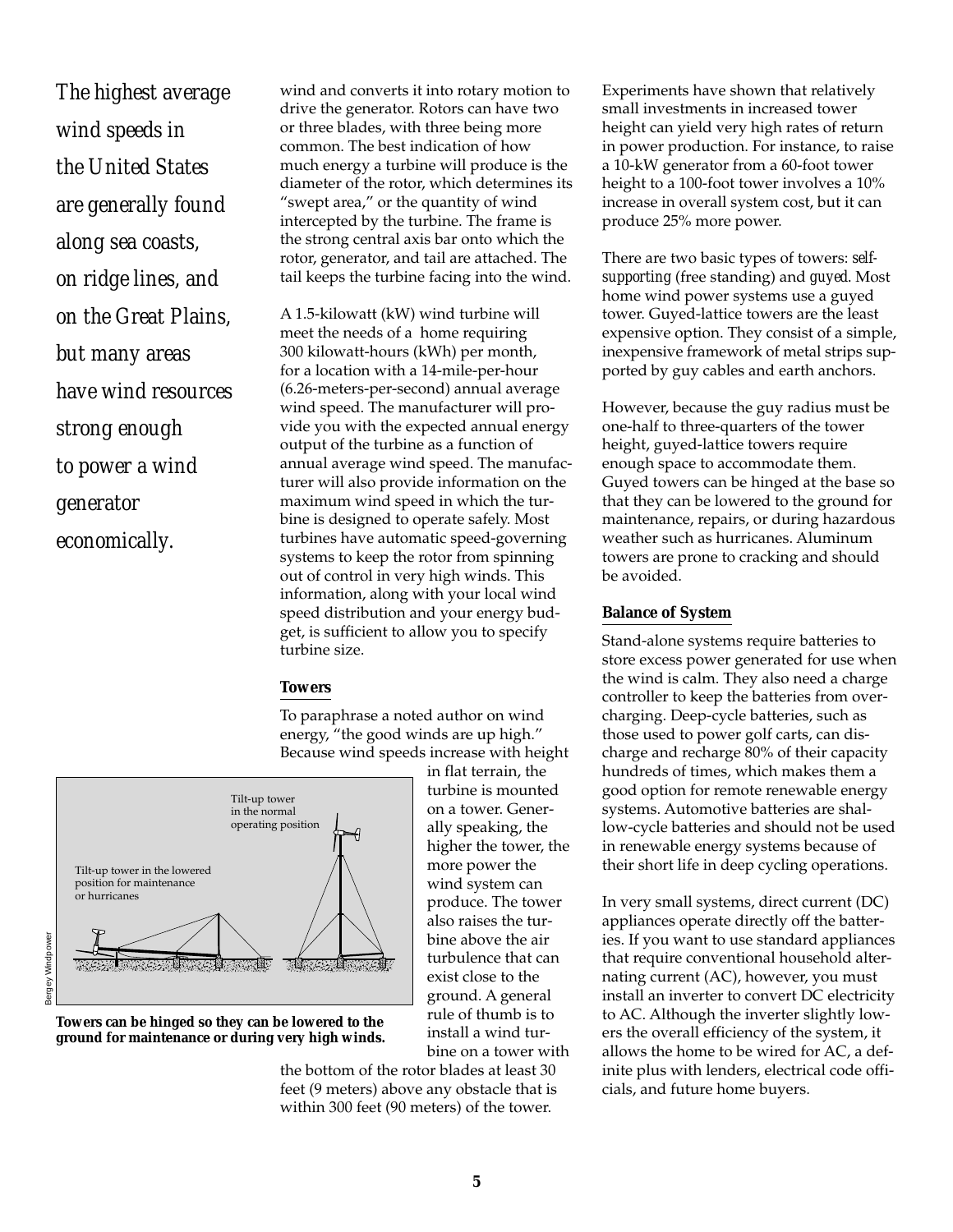*The power available in the wind increases proportionally to the cube of its velocity (v3).*

For safety, batteries should be isolated from living areas and electronics because they contain corrosive and explosive substances. Lead-acid batteries also require protection from temperature extremes.

In grid-connected systems, the only additional equipment is a power conditioning unit (inverter) that makes the turbine output electrically compatible with the utility grid. No batteries are needed. Work with the manufacturer and your local utility on this.

## *Hybrid Wind Systems*

According to many renewable energy experts, a stand-alone "hybrid" system that combines wind and photovoltaic (PV) technologies offers several advantages over either single system. (For more information on solar electric—or photovoltaic systems, contact the Energy Efficiency and Renewable Energy Clearinghouse—see *Source List.*)

In much of the United States, wind speeds are low in the summer when the sun shines brightest and longest. The wind is strong in the winter when there is less sunlight available. Because the peak oper-



**Hybrid systems, which use both wind and photovoltaic components to capitalize on the strengths of each technology, can offer more reliability than either system alone.** 

ating times for wind and PV occur at different times of the day and year, hybrid systems are more likely to produce power when you need it.

For the times when neither the wind generator nor the PV modules are producing electricity (for example, at night when the wind is not blowing), most stand-alone systems provide power through batteries and/or an enginegenerator powered by fossil fuels.



**A wind system that hooks into the existing power grid makes economic sense if electricity is expensive and the electrical load coincides with windy weather.** 

If the batteries run low, the enginegenerator can be run at full power until the batteries are charged. Adding a fossilfuel-powered generator makes the system more complex, but modern electronic controllers can operate these complex systems automatically. Adding an engine-generator can also reduce the number of PV modules and batteries in the system. Keep in mind that the storage capability must be large enough to supply electrical needs during noncharging periods. Battery banks are typically sized for one to three days of windless operation.

# **The Future of Wind Power**

By investing in a small wind system, you can reduce your exposure to future fuel shortages and price increases and reduce pollution. Deciding whether to purchase a wind system, however, is complicated; there are many factors to consider. But if you have the right set of circumstances, a well-designed wind energy system can provide you with many years of costeffective, clean, and reliable electricity.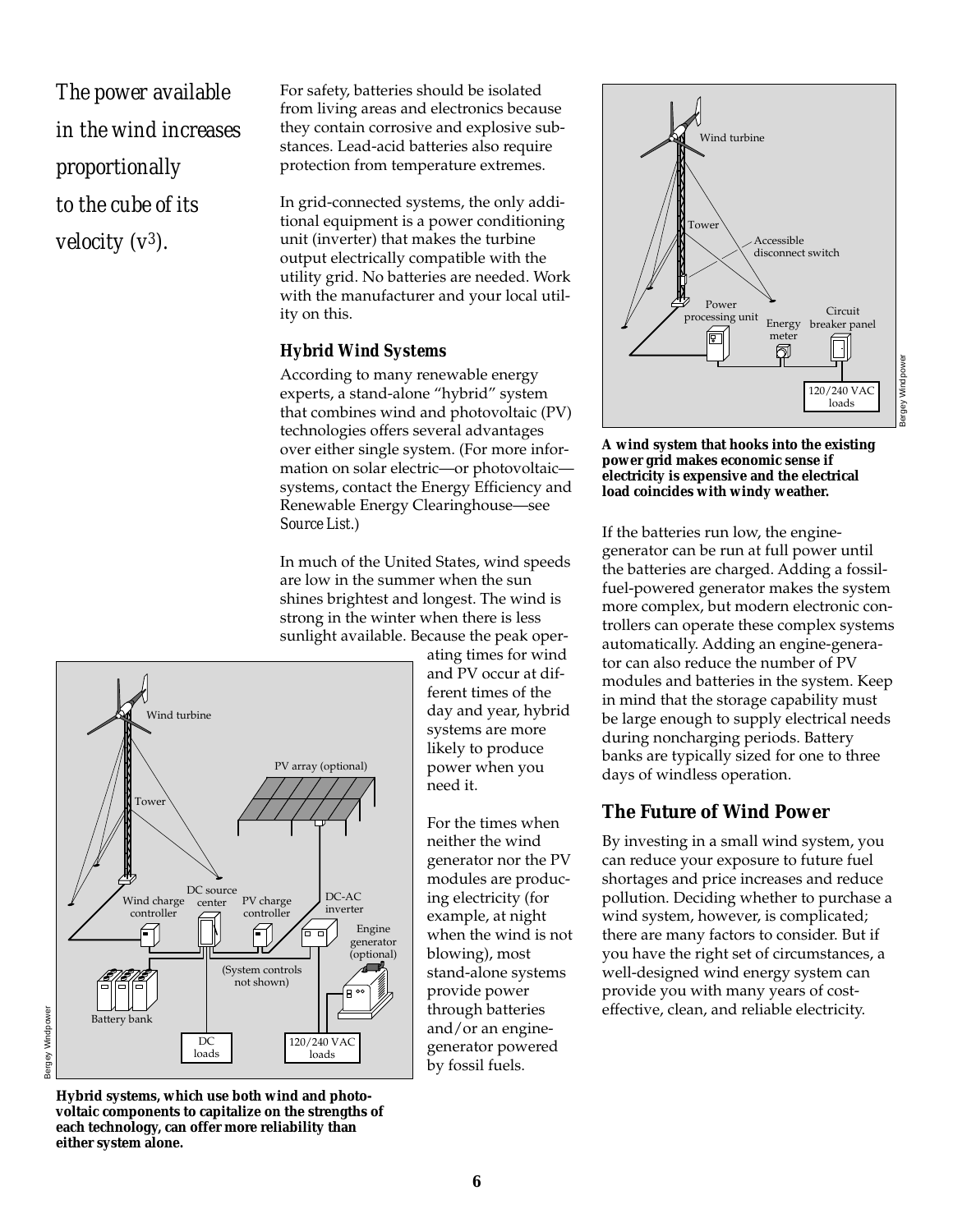## **Case Study: Wind Power Economics of a Home System**

*Note: In this analysis, we have assumed a certain set of conditions, such as wind regime, maintenance costs, etc. Your analysis will differ for your set of circumstances. This case study is for illustration purposes only.*

A New England homeowner is considering taking out a 20-year loan to purchase a \$10,000 wind system (turbine, tower, inverter, and battery storage) for generating her own electricity, instead of paying her full electricity bills for the next 20 years.

Assume that the wind turbine she has chosen is rated at 3 kilowatts with the turbine 80 feet (24 meters) above the ground, and that she lives in a Class 4 wind regime (average wind speed of 12.5 to 13.4 miles per hour [5.6 to 6 meters per second] measured at 33 feet [10 meters] above the ground). Given these assumptions, the turbine can produce an estimated 9000 kilowatt hours (kWh) per year, or 750 kWh per month. Also assume, for the sake of simplicity, that she will use all of the electricity herself and will not sell any back to the utility. Therefore, the value of the electricity to her is equal to the retail price she pays the utility; in this case, 12 cents per kWh.

*Continuing to Pay Electricity Bills*  If she continues to pay her electricity bills without the wind turbine, the retail value of the electricity is \$1,080 the first year. In later years, the price of electricity increases. For this analysis, we assume that the cost of electricity increases at the same rate as inflation— 3% a year. Thus, the 9000 kWh will cost \$1,112 in the second year, \$1,146 the third year, and so forth, until the total inflation-adjusted cost of electricity for 20 years is \$29,020.

## *Purchasing a Wind System*

She can obtain the least-expensive loan by taking out a second mortgage on her home. She can borrow \$10,000 at 8%, and make payments of \$1,019 for 20 years. But she can deduct the portion of her payments that go toward interest at her 30% combined federal and state tax rate. Thus, after taxes, her annual payment is \$779 for the first year, and increases to \$996 as the interest deduction decreases in later years.

However, there are other costs to owning a wind turbine. Her property taxes will be higher because the wind turbine increases the value of her property. She will pay additional insurance since her standard homeowner's policy does not cover liability from the wind tower. And she will hire a local mechanic to climb the tower and grease the bearings every year. Altogether, she figures these operations and maintenance (O&M) costs will be about 1 cent/kWh or \$100 per year in today's dollars. Let us assume for this analysis that taxes, insurance, and labor rates increase at the same rate as inflation. Thus, annual O&M costs increase to \$175 in the 20th year. So,

over 20 years, her total inflation-adjusted cost for buying a wind system is \$19,678.

*Net Present Value of Both Options* However, our example is still not complete. Economists tell us that future dollars are worth less than present dollars. It is better to have money now, rather than in the future, so we can use it to invest and earn more money. Even though inflation increases her annual electricity payments after 20 years to \$1,894, those are *future* dollars, so they are worth less than today's dollars. Economists refer to this devaluation as the net present value factor, the rate at which future dollars are discounted compared to present dollars. This discount rate is equal to the rate of return that she could make on an investment of equivalent risk and liquidity to a wind turbine. In this evaluation, assume her opportunity for return on investment with today's dollars (i.e., the discount rate for her future dollars) is 10% a year.

Therefore, projecting her electric utility payments into the future to, say, the end of the first year, the dollars are worth 90% of what they were at the beginning of the year. At the end of the second year, the dollars are worth 90% of what they were at end of the previous year. (Notice the value of her future dollars depreciates at a compounded rate.) Considering these adjustments, her annual electricity payment in the 20th year is actually worth only \$156 in today's dollars. Thus, her total cost of buying electricity for 20 years, adjusted for inflation and present value factors, is only \$8,927 in today's dollars.

Another way to think of it is that her payment in the 20th year is really a *deferred* payment. She does not have to pay \$29,020 today. Since the utility company allows her to pay her bills *as she uses the electricity,* she does not have to make any large capital expenditures. So she has more of her money to invest for 20 years. This would not be true if she had to pay for 20 years of electricity up front.

But net present value factors also apply to purchasing a wind system, because she is making deferred payments on her loan. Her payments of \$1,154 in year 20 are really worth only \$95 in today's dollars, for instance. Therefore, her total cost for buying a wind system, adjusted for inflation and net present value, is only \$6,426 in today's dollars.

#### *The Final Analysis*

So in real terms, she saves \$2,501 over 20 years by purchasing a wind system, as opposed to continuing to pay her electricity bills. An added benefit is that she would avoid the release of 40 tons (40 metric tons) of carbon dioxide, 800 pounds (363 kilograms) of nitrogen oxide, and 280 pounds (127 kilograms) of sulfur dioxide into the atmosphere—the amount of pollution that a utility company in the Northeast would emit to supply her electric load for 20 years, on average.

*Today's wind power systems are durable, reliable, and efficient, capable of producing clean, cost-effective power.*